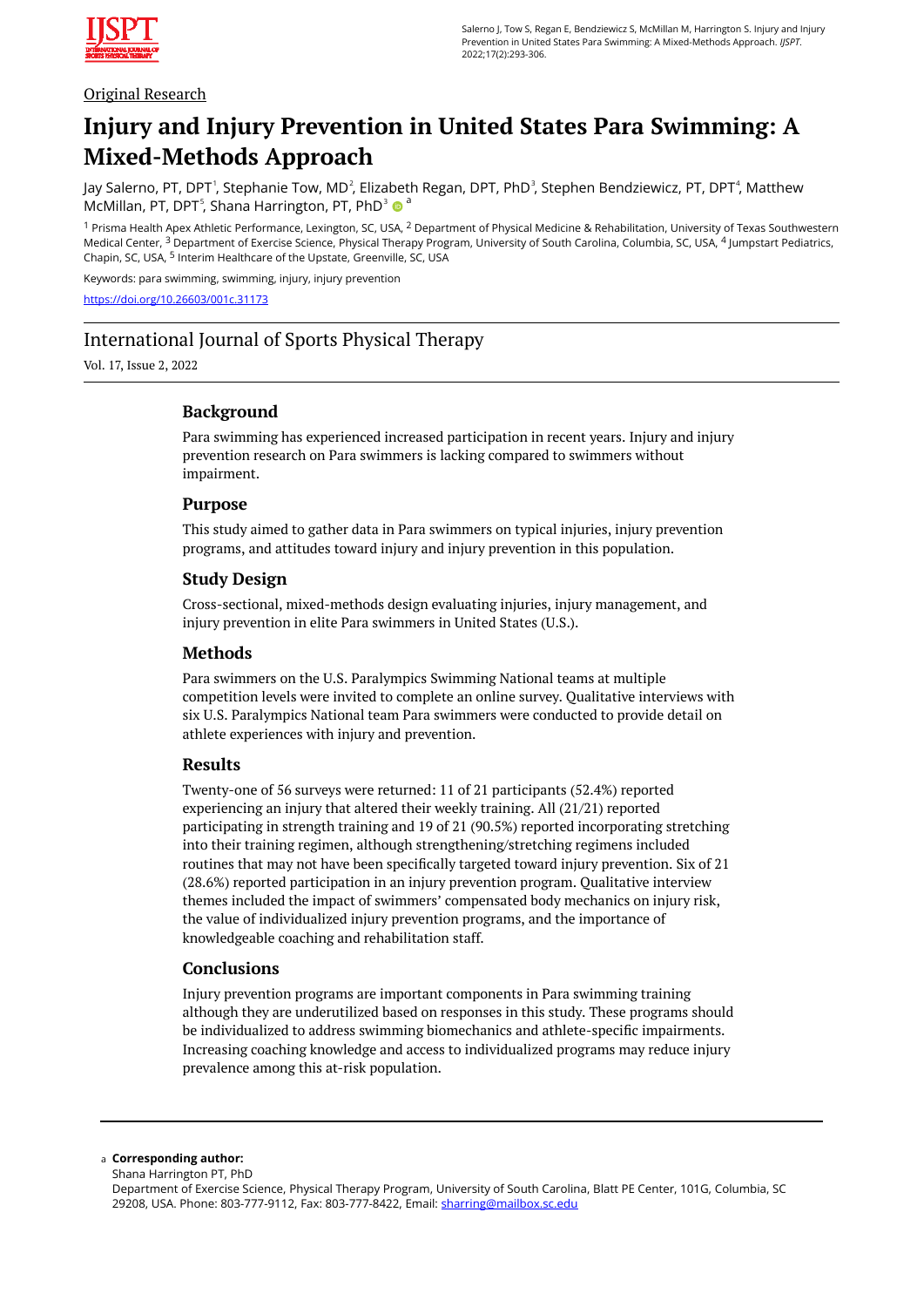# INTRODUCTION

The Paralympic movement has gained significant momentum over the past century. The Paralympic Games includes athletes with various physical, visual, and intellectual impairments and have evolved into an elite level of competition.1,2 The International Paralympic Committee oversees the Paralympics, which has traditionally focused on elite sports performance or helping individuals with disabilities train in sports to become future elite athletes.

Classification systems were developed and have evolved for each sport intending to make the competition as fair as possible. The goal of classification is to group Para athletes who have a similar degree of sport-specific activity limitation from their impairment into a sport class. $3$  World Para Swimming governs Paralympic Swimming classification, and the classification process results in three separate sport classes per athlete evaluation: a S class for freestyle, backstroke, and butterfly, a SB class for breaststroke, and a SM class for individual medley. For physical impairments, sport classes range from S1 through S10 / SB1 through SB9 / SM1 through SM10, with the lower numbers representing more severe physical impairment/limitation in swimming.<sup>4</sup> The visual impairment sport classes range from S11/SB11/ SM11 through S13/SB13/SM13, with the lower numbers representing more severe vision impairment.<sup>4</sup> Within each sport class, Para swimmers may also have variability in their swimming performance, reflective of their training, experience, and inherent athleticism and not impacted by their impairment, similar to how swimmers without disabilities may have varying swimming performance within an age group. One may assume that certain sport classes experience greater functional limitations when injured due to their physical impairments, but this relationship remains unclear. 5

As the Paralympic movement gains increasing commercial support and media coverage, more generations of individuals with disabilities are inspired to participate in sports. With the growing population of Para athletes, there is an increased need to understand injury epidemiology and injury prevention strategies for Para athletes. A qualitative study conducted by Fagher and colleagues interviewed 18 Swedish Para athletes representing 10 different Para sports and revealed that Para athletes' views of their sports-related injuries experiences are complex, multifactorial, and distinct from the perspectives of athletes without disabilities in terms of injury causes, risk behavior, impacts on function after injury, psychosocial stressors, and overall consequences of injury. <sup>6</sup> For instance, one Para athlete noted, "I'm often thinking, what will happen if I get an injury to my non-disabled side, I wouldn't be able to manage my daily life. That's what I'm afraid of." 6

Currently, most published Para sports injury epidemiology data have been from the Paralympic Games.<sup>5,7-11</sup> Studies from the Rio 2016 and London 2012 Summer Paralympic Games reported 8.5% - 12.4% of Para swimmers had a current injury<sup>12</sup> with the highest percentage of injuries being acute (47%), followed by overuse (37%), and then acute on chronic  $(16\%)$ .<sup>12</sup> Past studies have reported higher injury rates in Para swimmers, Reynolds and colleagues found 69% of Para swimmers on the British team reporting injuries during the Barcelona 1992 Summer Paralympic Games.<sup>13</sup> Outside of the elite competition, there is a lack of published studies that include Para swimmers and their injury patterns. To our knowledge, there have been no recent studies describing Para swimmers' injury patterns outside of the Paralympic Games.

Due to the lack of published research on injuries and injury prevention specific to Para swimming outside of the Paralympic Games, Para swimmers often rely on current knowledge and evidence for injury prevention in swimmers without disabilities. Many injuries to swimmers without impairment are at the shoulder and are commonly a result of overuse.<sup>14</sup> Risk factors for shoulder injuries in swimmers include high training volumes, muscle fatigue/overload (especially of the subscapularis and serratus anterior), rotator cuff tendinosis, shoulder laxity, and impingement positions during swim stroke.<sup>15</sup> Injury prevention programs for swimmers should include strengthening, stretching, and endurance training. It should also include stroke-specific instruction on body mechanics such as decreasing internal rotation of the shoulder during recovery, breathing bilaterally, or shortening stroke follow-through.15,16 However, Para swimmers may have different risk factors for injuries compared to swimmers without disabilities due to Para swimmers' underlying impairments. For instance, depending on the Para swimmer's underlying medical condition(s) and impairment(s), they may have anatomical or functional differences that alter swimming biomechanics, compensatory biomechanics, and techniques to accommodate their impairments but also increase the risk of an overuse injury.

To better understand injuries, injury risk, and prevention in Para swimmers at all competition levels studies are needed outside of the Paralympic Games. Therefore, the purpose of this study was to investigate U.S. Para swimmers with physical or visual impairments at various competition levels and (1) describe injuries related to Para swimming, (2) understand athletes' participation in injury prevention programs and the characteristics of those programs, and (3) evaluate athletes' perceptions of injury risk, complications, and treatment.

#### METHODS

*Design*: A cross-sectional, mixed-methods approach evaluating injuries, injury management, and injury prevention related to Para swimming in U.S. National team Para swimmers was used for this study. The first part of the study consisted of a one-time online survey. A previous survey developed for Para athletes was used to help guide the development of the survey used in this study.<sup>17</sup> Additionally, input from the U.S. Chief of Paralympic Sport and the U.S. Paralympics Swimming High-Performance Director was sought and the initial survey was piloted for any feedback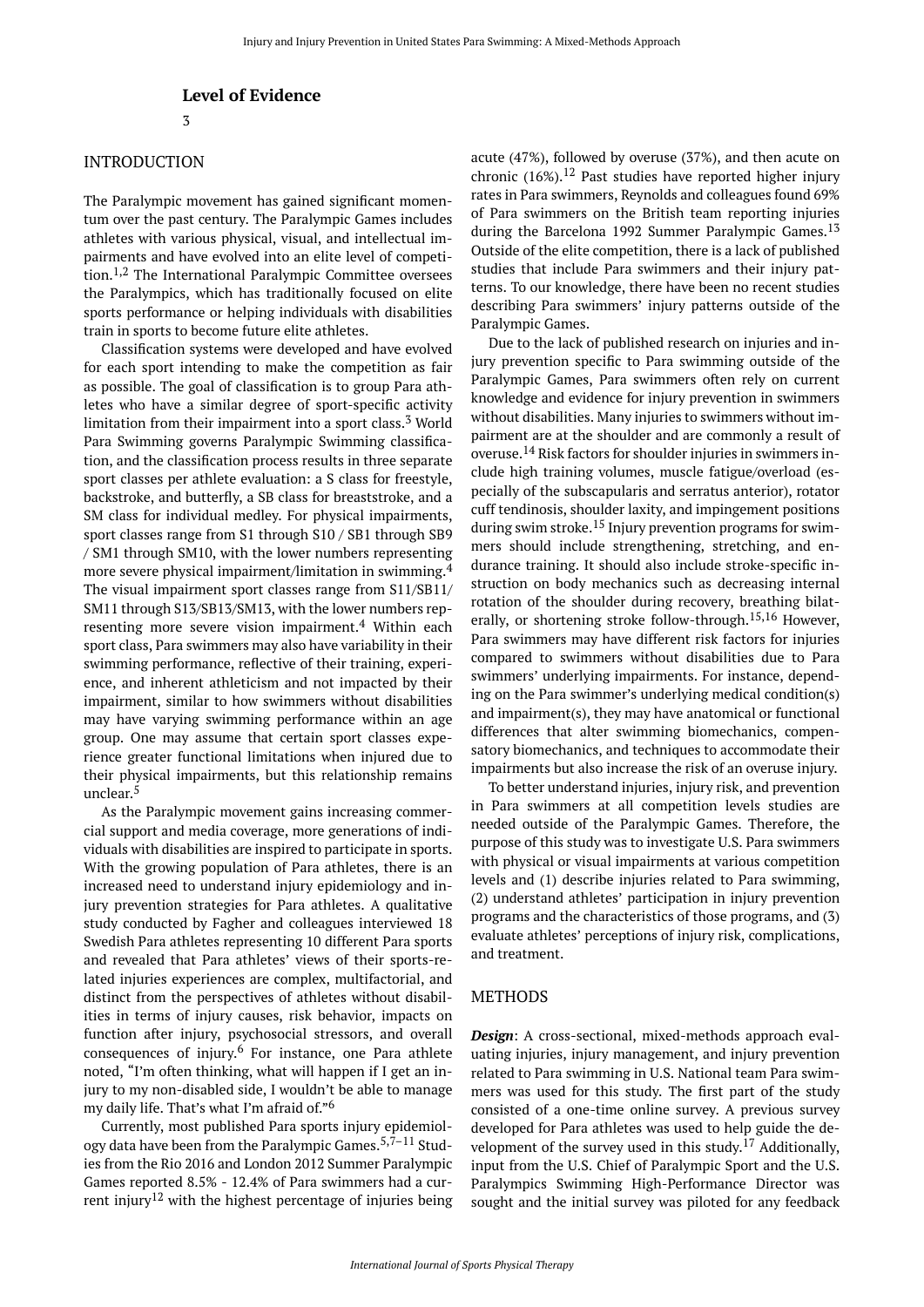and edits. An online survey (REDCap® version 7.6.0, Vanderbilt University, Nashville, TN) was utilized, hosted and distributed through University of South Carolina, (Appendix 1).

The second part of the study consisted of qualitative semi-structured interviews via an audiovisual communication platform (Skype™). The interview questions were developed by the student investigators (JS, MM, SB) as a result of the survey responses and through collaboration with a board-certified Physical Medicine & Rehabilitation and Sports Medicine physician (ST) with a specialization in Para Sports Medicine. The focus of the interviews was to gather comprehensive information on Para swimmers' perceptions and experiences with injuries, injury prevention, treatment, and the injury recovery process. The interview guide can be viewed in Appendix 2.

#### *PARTICIPANTS*:

*Survey*: Participants were recruited through emails distributed by the U.S. Paralympics Swimming High-Performance Director. Inclusion criteria consisted of: being able to complete the survey in English and being a member of the U.S. Paralympic Swimming National teams with either a physical or visual impairment. Participants were excluded if they were an athlete with an intellectual impairment given concern that they would not be able to appropriately complete the survey. Fifty-six participants were identified by the High-Performance Director for recruitment, the goal was to have a sample size of at least 17 responses (response rate 30.4%) since on average, online surveys yield a response rate between 20-30%.18,19

*Qualitative Interviews*: Participants were selected through a convenience sample of U.S. Para swimmers on the U.S. Paralympics Swimming National teams. Researchers requested the U.S. Paralympics Swimming High-Performance Director provided purposeful sampling of Para swimmers representing diversity in regards to primary stroke, medical diagnoses, and impairments. Inclusion criteria were: current U.S. Para swimming National team members with either a physical or visual impairment under the direction of the director. Upon the director's review of the team roster and discussions with the athletes, six Para swimmers were selected based on the request in representing a diversity of Para swimmers, schedule availability, and willingness to participate in an interview. They were encouraged to also take the survey portion of the study but were not excluded if they did not complete the survey.

This study was reviewed and approved by the University of South Carolina Institutional Review Board (Pro00081813 and Pro00084553).

#### PROCEDURES:

*Survey*: Fifty-six participants on the U.S. Paralympic Swimming National teams were emailed the online survey. Email reminders were distributed after two weeks to remind participants of the study, and each week following for seven weeks, after which the survey was closed. The general definition used for injury history reporting in this study was "any injury related to swimming that altered weekly training or

caused a Para swimmer to miss a competition, regardless of whether participants sought medical treatment for the injury."

*Training:* Student investigators were trained in qualitative interview techniques by author (ER), who is an experienced qualitative researcher, including open ended questions, follow up techniques and avoidance of leading questions. Student investigators practiced and were given feedback.

*Interviews:* After the survey was closed, each of the three student investigators contacted two of the six Para swimmers by email to arrange a one-on-one interview over an audiovisual communication platform (Skype™). Audiovisual interviews instead of audio-only were selected as this allowed for a more personal interview. The interviewers provided the Para swimmers with an explanation of the study and potential interview questions before conducting the interview. The interviews were conversational and semi-structured to allow for in-depth follow-up. Interviews lasted between 14 and 38 minutes.

#### DATA ANALYSIS:

*Survey Analysis*: Statistical analysis was performed using a statistical software platform (IBM® SPSS® Statistics for Windows, Version 26.0, Armonk, NY: IBM Corp). Descriptive statistics including means, minimum, maximum, standard deviations, and frequencies were calculated for the dependent variables.

*Qualitative Analysis:* Each interview was transcribed verbatim. De-identified transcripts from the interviews were input into qualitative data analysis software (QSR International Pty Ltd. (2019) NVivo, Version 12.3.0). Iterative thematic analysis<sup>20</sup> was completed in a collaborative process by the three student investigators (JS, MM, SB) with support and review by author (ER) with qualitative research expertise. The first interview was coded by each of the three student investigators individually, then discussed as a group with author (ER) to ensure consistency between researchers in the coding process. Initial codes were completed inductively, remaining as close as possible to the participant's wording. Further iterations of the coding were completed as a group, with themes categorized both deductively into predetermined categories (demographics, injury, training, treatment) and inductively through emergent identified new themes through group consensus.

Further thematic breakdown under resultant categories were reviewed and revised in several rounds by all three student researchers (JS, MM, SB) and author (ER), and the results were reviewed with authors (SH, ST). Trustworthiness was established through comparison to survey results (triangulation) and utilizing a mentor with qualitative expertise. $^{21}$ 

#### RESULTS

#### PART I: SURVEY RESULTS

A total of 24 complete survey responses were received from the 56 surveys distributed to swimmers on the U.S. Paralympic Swimming National Teams (42.9% response rate). There were no incomplete survey responses. Three of the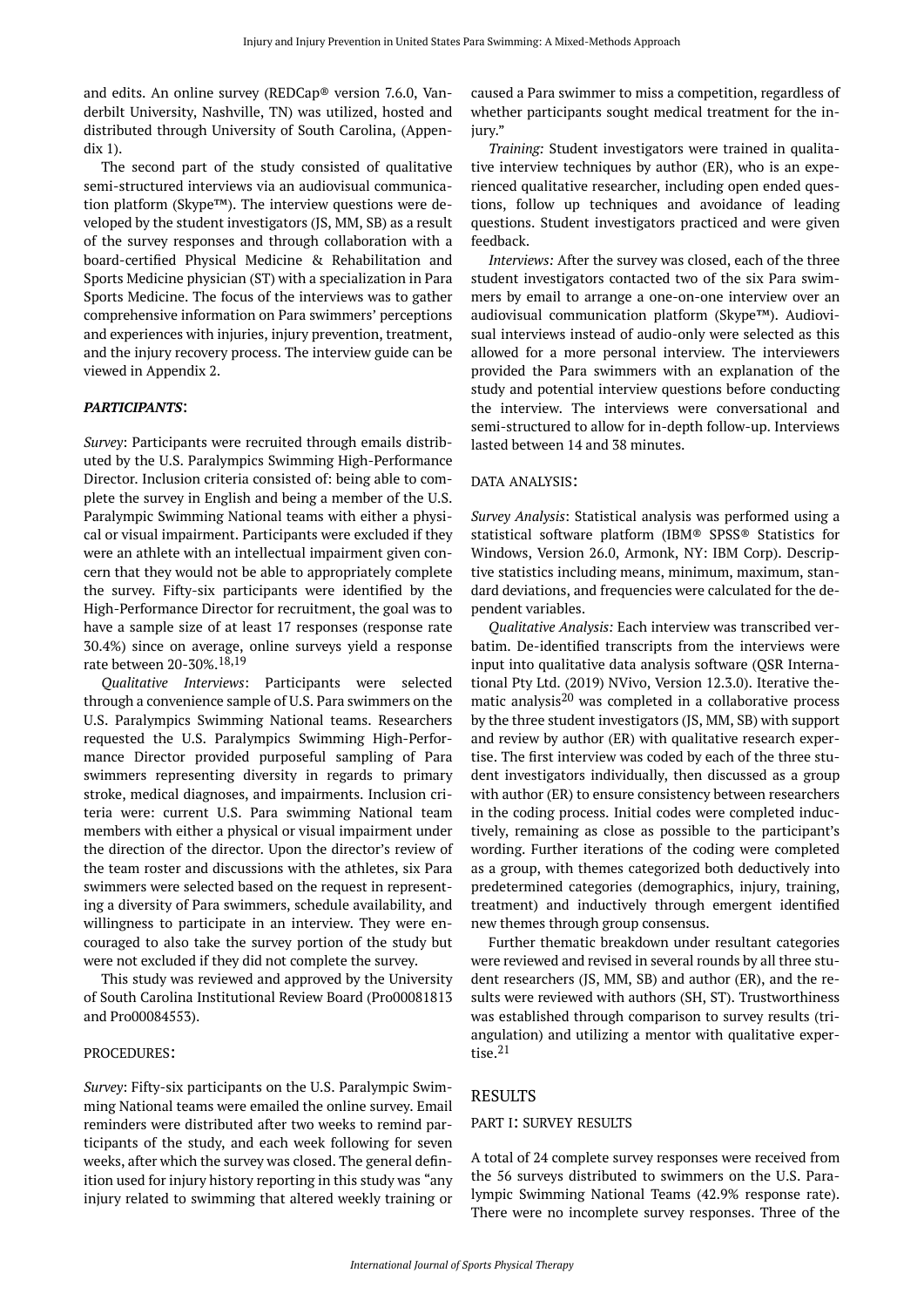<span id="page-3-1"></span>

|  |  |  | Table 1. Survey Participant Demographics. |
|--|--|--|-------------------------------------------|
|--|--|--|-------------------------------------------|

|                                 |                         |                                                     | Number of survey participants (n=21)                                                                                                   |  |  |
|---------------------------------|-------------------------|-----------------------------------------------------|----------------------------------------------------------------------------------------------------------------------------------------|--|--|
|                                 |                         | Female                                              | 6(21.6%)                                                                                                                               |  |  |
| Gender                          |                         | Male                                                | 15 (71.4%)                                                                                                                             |  |  |
|                                 |                         | $14 - 18$ years<br>old                              | 11 (52.4%)                                                                                                                             |  |  |
| Age                             |                         | $19 - 25$ years<br>old                              | 6(28.6%)                                                                                                                               |  |  |
|                                 |                         | $26 - 30$ years<br>old                              | 4 (19%)                                                                                                                                |  |  |
| Number of years                 |                         | $< 5$ years                                         | 3(14.3%)                                                                                                                               |  |  |
| swimming                        |                         | $5-10$ years                                        | 11 (52.4%)                                                                                                                             |  |  |
| competitively                   |                         | > 10 years                                          | 7 (33.3%)                                                                                                                              |  |  |
| Highest level of                |                         | International                                       | 19 (90.5%)                                                                                                                             |  |  |
| competition in Para<br>swimming |                         | National                                            | 2(9.5%)                                                                                                                                |  |  |
|                                 | Physical<br>impairment* | Physical<br>impairment<br>types                     | 18 (85.7%)                                                                                                                             |  |  |
|                                 |                         | Hypertonia                                          | 2 (9.5%) (dystonic tetraplegia, multiple traumatic brain injuries)                                                                     |  |  |
|                                 |                         | Impaired<br>muscle<br>power#                        | 3 (14.3%) (arthrogryposis amyoplasia, transverse myelitis,<br>lumbar level incomplete spinal cord injury)                              |  |  |
| <b>Impairment Type</b>          |                         | Impaired<br>passive range<br>of motion <sup>#</sup> | 2 (9.5%) (arthrogryposis amyoplasia, Nager syndrome)                                                                                   |  |  |
|                                 |                         | Limb<br>deficiency                                  | 9 (42.9%) (lower extremity amputations including proximal<br>femoral focal deficiency, upper extremity amputations, Nager<br>syndrome) |  |  |
|                                 |                         | Short stature                                       | 5 (23.8%) (dwarfism including achondroplasia, osteogenesis<br>imperfecta)                                                              |  |  |
|                                 | Visual impairment       |                                                     | 3(14.3%)                                                                                                                               |  |  |

<span id="page-3-0"></span>24 survey responses (12.5%) were from swimmers with in-tellectual impairments and were excluded. [Figure 1](#page-3-0) demonstrates the recruitment process of participants.

#### PARTICIPANT INFORMATION

The mean age of survey participants was 19.4 years (range 14-30). Participants reported swimming competitively for a mean of 8.4 years (range 2-17). Demographics of survey participants are presented in  $Table 1$ . Only three (14.3%) swimmers reported competing in additional sports other than swimming (shot put, Para triathlon, and archery). The most common primary swimming stroke reported was freestyle (57.1%).

#### IN AND OUT OF POOL TRAINING INFORMATION

Participants reported swimming an average of 15.62 (SD 3.57) hours per week. All reported performing cross-training, with an average of 4.10 (SD 2.32) hours per week. When combining total hours of cross-training and swimming, participants averaged a total of 19.71 (SD 4.33) hours of total training per week. All of the survey participants reported



#### **Figure 1.**

using some type of resistance training outside of the pool (Table 2).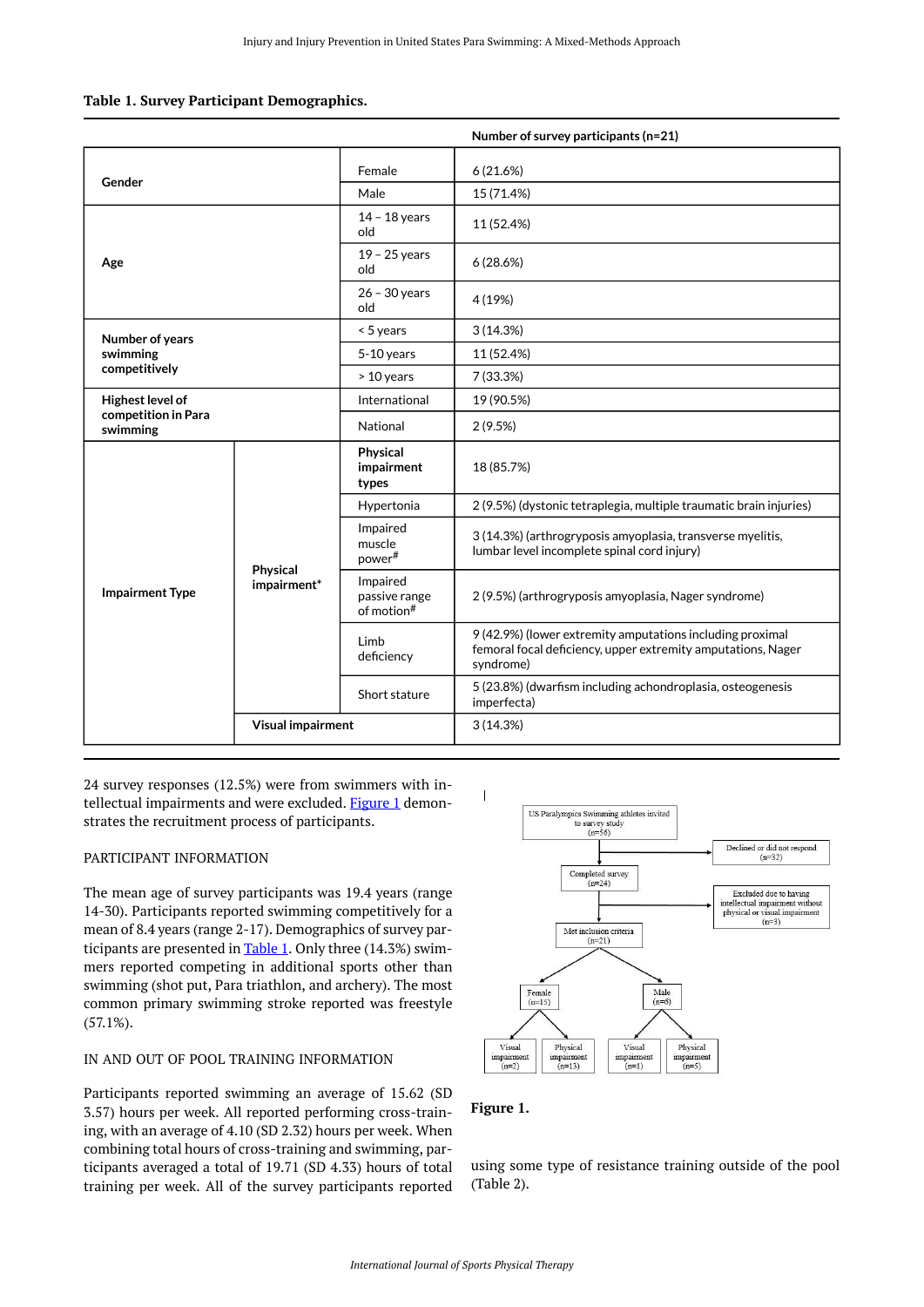| Type*                     | <b>Number of Participants (%)</b> |
|---------------------------|-----------------------------------|
| Bodyweight exercise       | 20 (95%)                          |
| Dumbbells or free weights | 18 (86%)                          |
| <b>Medicine Balls</b>     | 16 (76%)                          |
| Elastic bands             | 15 (71%)                          |
| Weight machines           | 10 (48%)                          |

\*Participants could select all that apply

<span id="page-4-0"></span>

| Table 3. Reported Resistance Training In the Pool |
|---------------------------------------------------|
|---------------------------------------------------|

| Type*                                | <b>Number of Participants (%)</b> |
|--------------------------------------|-----------------------------------|
| Paddles                              | 18 (86%)                          |
| Parachutes                           | 17 (81%)                          |
| Fins                                 | 16 (76%)                          |
| Bungee cords                         | 12 (57%)                          |
| <b>Buckets</b>                       | 8 (38%)                           |
| Other (ie: swim socks or drag suits) | 4 (19%)                           |

\*Participants could select all that apply

Approximately 91% of the participants were supervised during their resistance training. Supervision was most commonly provided by the swim coach (32%), athletic trainer or strength coach (26% each), a combination of both a swim coach and athletic trainer (11%), and a combination of a swim coach and physical therapist (5%). All 19 participants reported receiving correction of improper form during strength training. When determining the amount of weight used for strength training, 14 (67%) reported the amount of resistance was determined on an individual basis, nine (43%) reported the swimmer decides the amount of resistance, three (14%) reported using their bodyweight, two (9.5%) used a predetermined repetition maximum and one (4.8%) reported all swimmers on the team use the same amount of weight. All but one participant reported using some type of resistance training in the pool. The types of in-pool resistance reported by participants can be viewed in [Table 3.](#page-4-0) Nineteen of 21 (90.5%) participants reported incorporating stretching into their training regimen. Strengthening/stretching programs reported by participants included routines that may not have been specifically targeted toward injury prevention since the interpretation of "injury prevention" was left up to the respondent.

#### *INJURY HISTORY*

Of the 21 survey participants, 11 (52.4%) reported experiencing an injury during their swimming career that altered their weekly training, with five (23.8%) reporting shoulder injuries as the cause of missed time. Six of the 21 swimmers (28.6%) reported missing competitions due to injury, with an average of 1.5 competitions missed. Of the swimmers who reported an injury that altered their weekly training, 8 trained 15-21 hours/week, 2 trained 8-14 hours/week, and one trained ≤7 hours/week. Freestyle (n=12) was reported as the most common primary stroke (57%). Eight (66.7%) who identified freestyle as their primary stroke reported an injury that altered weekly training, whereas four (33.3%) reported missing competition due to injury. Two swimmers (9.5%) reported having had previous surgery related to a swimming injury. Of the six male survey participants, two (33.3%) reported injuries that altered weekly training, while nine (60%) of the 15 females reported injuries that altered weekly training.

Any mechanisms of injury reported were classified as acute (defined as any injury that was caused by a specific, identifiable event related to Para swimming activities), chronic (defined as any injury that developed over days, weeks, or months and was not associated with an acute event), or unknown chronicity (if the participant did not provide enough information in their survey response to classify the injury as acute or chronic). Table  $4$  provides an overview of injury characteristics described by participants, categorized by the eligible impairment types of Para swimmers. Of the five respondents with short stature, four (80%) reported an injury that altered their weekly training and three (60%) missed competition due to their injury. The shoulder was the most commonly reported body area across multiple impairment categories.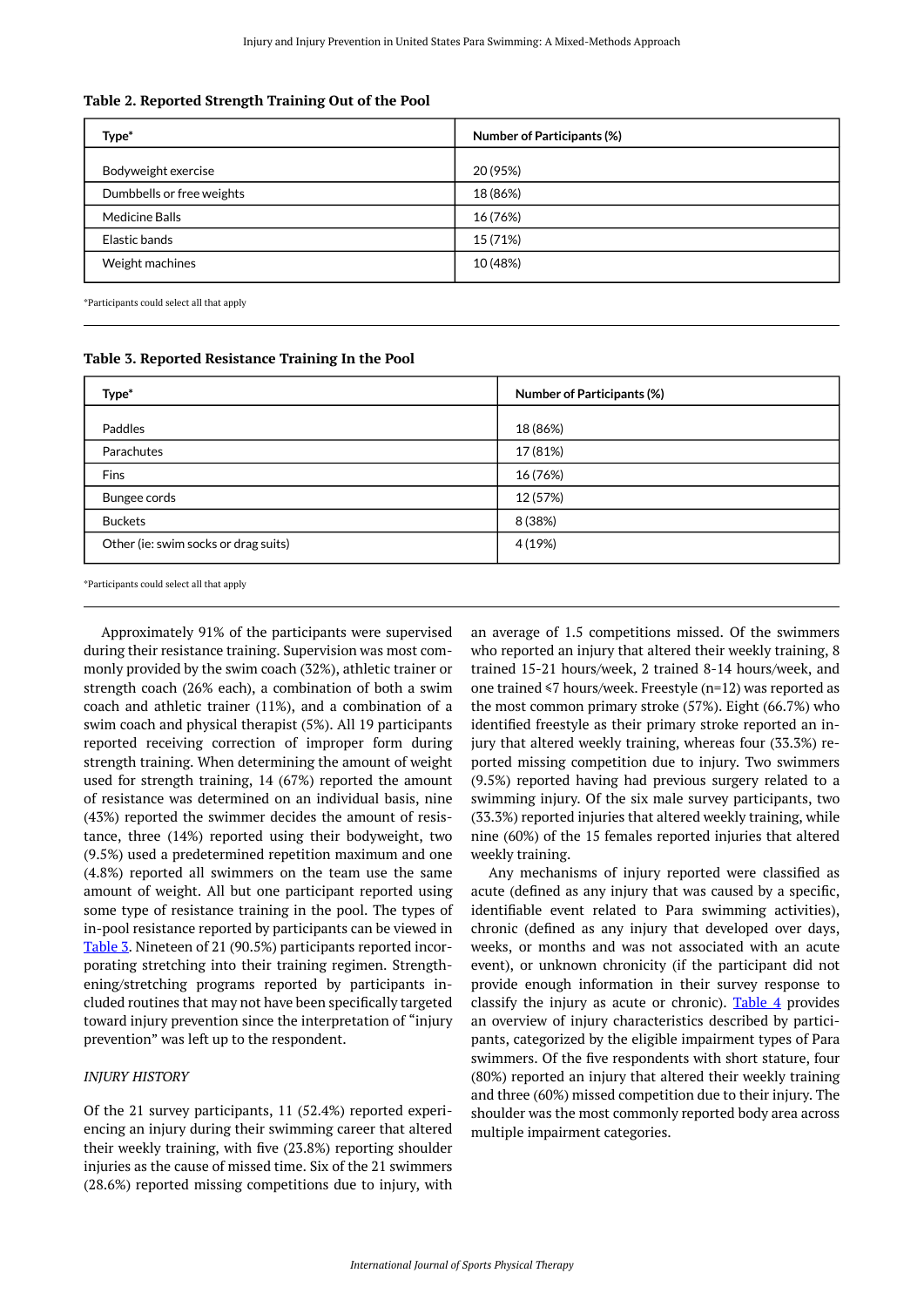# **Table 4. Injury Characteristics and Injury Prevention Program History – By Eligible Impairment**

<span id="page-5-0"></span>

|                                                                          |                                                                              | <b>Impairment Categories</b>             |                                          |                                                         |                                          |                                          |                                          |                                                 |
|--------------------------------------------------------------------------|------------------------------------------------------------------------------|------------------------------------------|------------------------------------------|---------------------------------------------------------|------------------------------------------|------------------------------------------|------------------------------------------|-------------------------------------------------|
|                                                                          |                                                                              | Hypertonia (n=2)                         | Impaired<br>Muscle<br>Power*<br>$(n=3)$  | Impaired<br>Passive<br>Range of<br>Movement*<br>$(n=2)$ | Limb Deficiency (n=9)                    | Short<br><b>Stature</b><br>$(n=5)$       | Visual Impairment (n=3)                  | <b>Total</b><br><b>Participants</b><br>$(n=21)$ |
| Participants reporting injury<br>altering weekly training                |                                                                              | 1 (50%)                                  | 1<br>(33.3%)                             | 1 (50%)                                                 | 2 (22.2%)                                | 4 (80%)                                  | 3(100%)                                  | 11 (52.3%)                                      |
| Participants reporting missing<br>competition due to injury              |                                                                              | $\hspace{0.05cm} \ldots$                 | $\hspace{0.05cm} \ldots$                 | $\hspace{0.05cm} \ldots$                                | 1(11.1%)                                 | 3(60%)                                   | 2 (66.7%)                                | 6 (29%)                                         |
| Chronicity of<br>injuries<br>reported                                    | Acute<br>injuries                                                            | $---$                                    | $\hspace{0.05cm} \ldots$                 | $---$                                                   | $---$                                    | 3(60%)                                   | 1 (33.3%)                                | 4 (19%)                                         |
|                                                                          | Chronic<br>injures                                                           | 1 (50%)                                  | $\mathbf{1}$<br>(33.3%)                  | 1 (50%)                                                 | 2(22.2%)                                 | 1 (20%)                                  | $\hspace{0.05cm} \ldots \hspace{0.05cm}$ | 5 (23.8%)                                       |
|                                                                          | Injuries of<br>unknown<br>chronicity                                         | $\hspace{0.05cm} \ldots \hspace{0.05cm}$ | $\hspace{0.05cm} \ldots \hspace{0.05cm}$ | $---$                                                   | $\hspace{0.05cm} \ldots \hspace{0.05cm}$ | $---$                                    | 2 (66.7%)                                | 2(9.5%)                                         |
|                                                                          | Shoulder                                                                     | 1 (50%)                                  | 1<br>(33.3%)                             | 1 (50%)                                                 | 2 (22.2%)                                | $\overline{a}$                           | 1 (33.3%)                                | 5 (23.8%)                                       |
|                                                                          | Knee                                                                         | $\hspace{0.05cm} \ldots \hspace{0.05cm}$ | $\hspace{0.05cm} \ldots$                 | $\overline{a}$                                          | $\overline{\phantom{a}}$                 | 1 (20%)                                  | $\overline{a}$                           | 1(4.8%)                                         |
|                                                                          | Lower leg                                                                    | $\hspace{0.05cm} \ldots$                 | $\hspace{0.05cm} \ldots$                 | $\hspace{0.05cm} \ldots$                                | $---$                                    | 1 (20%)                                  | $\hspace{0.05cm} \ldots$                 | 1(4.8%)                                         |
|                                                                          | Ankle                                                                        | $\hspace{0.05cm} \ldots$                 | $\hspace{0.05cm} \ldots$                 | $\hspace{0.05cm} \ldots$                                | $--$                                     | $\hspace{0.05cm} \ldots \hspace{0.05cm}$ | 1 (33.3%)                                | 1(4.8%)                                         |
| Body part(s)                                                             | Abdomen                                                                      | $\overline{\phantom{a}}$                 | $\overline{a}$                           | $---$                                                   | $---$                                    | $\overline{a}$                           | 1 (33.3%)                                | 1(4.8%)                                         |
| reported to be<br>injured (some<br>participants<br>reported<br>multiple) | Multiple<br>fractures<br>(location<br>not<br>specified)                      | $---$                                    | $\hspace{0.05cm} \ldots \hspace{0.05cm}$ | $\qquad \qquad - -$                                     | $\hspace{0.05cm} \ldots \hspace{0.05cm}$ | 2 (40%)                                  | $\hspace{0.05cm} \ldots \hspace{0.05cm}$ | 2(9.5%)                                         |
|                                                                          | Multiple<br>tendon or<br>muscle<br>strains<br>(location<br>not<br>specified) | $---$                                    | $\hspace{0.05cm} \ldots \hspace{0.05cm}$ | $---$                                                   | $--$                                     | 1 (20%)                                  | $\hspace{0.05cm} \ldots \hspace{0.05cm}$ | 1 (4.8%)                                        |
| Reported                                                                 | Participated                                                                 | 1 (50%)                                  | $\overline{a}$                           | $---$                                                   | 1(11.1%)                                 | $---$                                    | 2(66.7%)                                 | 4 (19%)                                         |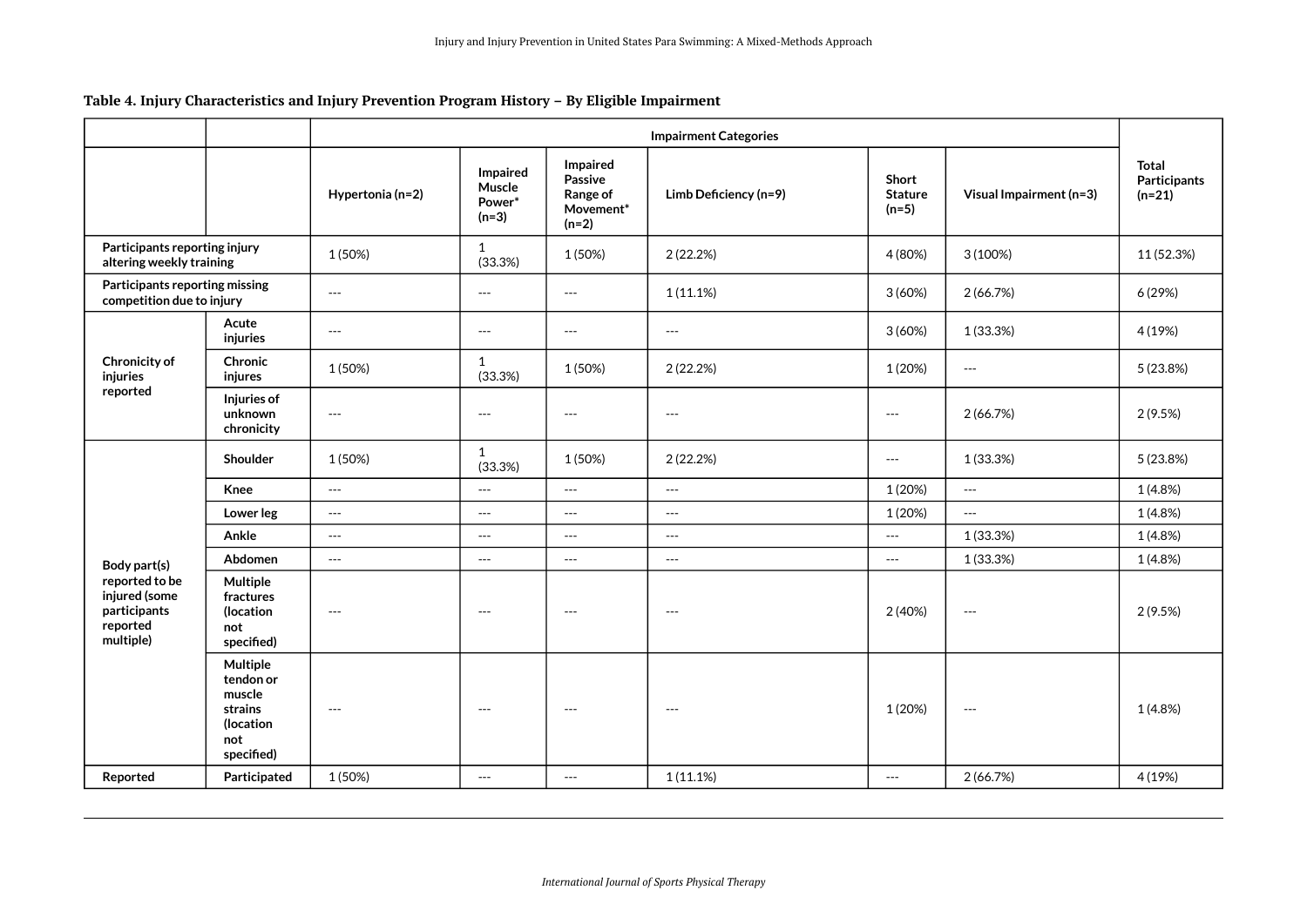|                                                  |                                                               | <b>Impairment Categories</b>                                                                               |                                         |                                                                |                                                                                                                                                          |                                           |                                                                                                                               |                                   |
|--------------------------------------------------|---------------------------------------------------------------|------------------------------------------------------------------------------------------------------------|-----------------------------------------|----------------------------------------------------------------|----------------------------------------------------------------------------------------------------------------------------------------------------------|-------------------------------------------|-------------------------------------------------------------------------------------------------------------------------------|-----------------------------------|
|                                                  |                                                               | Hypertonia (n=2)                                                                                           | Impaired<br>Muscle<br>Power*<br>$(n=3)$ | Impaired<br>Passive<br><b>Range of</b><br>Movement*<br>$(n=2)$ | Limb Deficiency (n=9)                                                                                                                                    | <b>Short</b><br><b>Stature</b><br>$(n=5)$ | Visual Impairment (n=3)                                                                                                       | Total<br>Participants<br>$(n=21)$ |
| injury<br>prevention<br>program<br>participation | in injury<br>prevention<br>and injured                        |                                                                                                            |                                         |                                                                |                                                                                                                                                          |                                           |                                                                                                                               |                                   |
|                                                  | <b>Description</b><br>of injury<br>prevention<br>program      | Prehab program<br>prior to starting<br>practice x10 min                                                    | $---$                                   | $---$                                                          | Shoulder strengthening in<br>physical therapy x1 hour weekly                                                                                             | $---$                                     | 1) Injury prevention at<br>national team camps/<br>international<br>competitions by team<br>support staff 2) Not<br>specified | $---$                             |
|                                                  | Participated<br>in injury<br>prevention<br>and NOT<br>injured | 1 (50%)                                                                                                    | $---$                                   | $---$                                                          | 2(22.2%)                                                                                                                                                 | $---$                                     | $---$                                                                                                                         | 2(9.5%)                           |
|                                                  | <b>Description</b><br>of injury<br>prevention<br>program      | Stretching, shoulder<br>and hip<br>strengthening<br>directed by strength<br>coach x45 min every<br>morning | $---$                                   | $---$                                                          | 1) Stretching, shoulder and hip<br>strengthening directed by<br>strength coach x45 min every<br>morning 2) Exercises not specified<br>x 1.5 hours weekly | $---$                                     | $---$                                                                                                                         | $---$                             |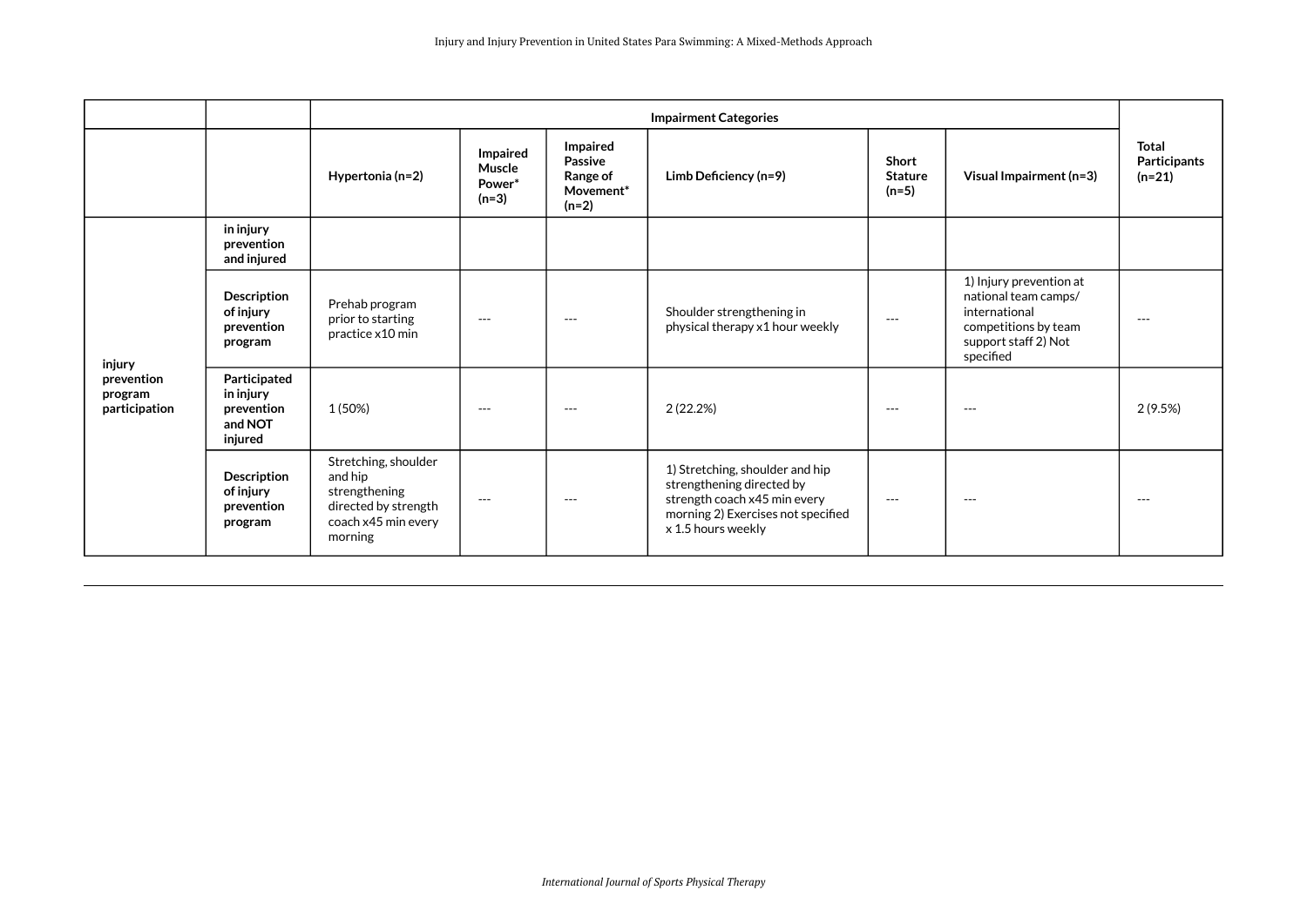| Participant    | Age<br>(years) | Gender | Para Swimming Eligible Impairment(s)         | Para Swimming Sport Class (S/SB/<br>SM) |
|----------------|----------------|--------|----------------------------------------------|-----------------------------------------|
|                | 26             | Male   | Visual                                       | 11/11/11                                |
| 2              | 28             | Female | Physical (limb deficiency and<br>hypertonia) | 8/7/8                                   |
| 3              | 30             | Female | Physical (hypertonia)                        | 3/3/3                                   |
| $\overline{a}$ | 23             | Female | Visual                                       | 12/12/12                                |
| 5              | 21             | Female | Physical (short stature)                     | 6/6/6                                   |
| 6              | 22             | Female | Physical (short stature)                     | 7/6/7                                   |

<span id="page-7-0"></span>**Table 5. Demographics of Interview Participants.** 

<span id="page-7-1"></span>Eight of 21 participants (38.1%) reported having current pain with an average intensity rating of 3.4 (SD 0.89), (on a 0 to 10 numerical rating scale, with 0 representing no pain and 10 representing the most severe pain). Participants experiencing pain reported the location of their current pain as follows: 23.8% reported pain in the shoulder, 9.5% in the arm, 9.5% in the upper back and lower back, and 4.8% in the abdomen, elbow, hip, and knee.

#### *INJURY PREVENTION PROGRAMS AND TREATMENT*

Six (28.6%) of the 21 participants reported participation in an injury prevention program, with four of the six (66.7%) reporting injury. Seven (46.7%) of the 15 participants who did not participate in an injury prevention program reported having a history of an injury. Injury prevention programs (as interpreted by the participant) ranged from a program at a national team camp to an individualized program that included stretching and strengthening 45 minutes each morning to prevent shoulder and hip injury.

Nine (42.9%) of the 21 survey participants reported receiving physical therapy treatment due to injury, 9 (42.9%) reported receiving chiropractic treatment, 10 (47.6%) reported receiving a massage due to injury, and 4 (19%) reported receiving no treatment at all. Treatments included kinesiotape (n=9, 42.9%), cupping (n=7, 33.3%), ASTYM (n=4, 19%), electrical stimulation (n=8, 38.1%), massage (n=16, 76.2%), pneumatic compression (n=7, 33.3%), and manual therapy (n=8, 38.1%). Three (14.3%) participants responded to an open-ended question on the survey regarding any additional information on swimming and swimming injury as it pertains to their personal experiences and reported they had improvement of symptoms following the implementation of stretching and strengthening programs.

#### PART II. INTERVIEW RESULTS

Six Para swimmers who were U.S. Paralympics Swimming resident team members and at least 18 years old participated in the qualitative interviews, with demographics pre-sented in [Table 5](#page-7-0).

Para swimmers interviewed represented both genders with diverse impairments and classification sport classes. The resultant themes from the interviews were categorized into four main topic categories: training, injury risk, in-



juries, and treatment and return to sport [\(Figure 2\)](#page-7-1).

Training Theme\*: Training is individualized and requires knowledgeable coaching and support personnel:\* Interviewees noted the wide array of physical impairments makes the attitudes and beliefs towards training and injury vary between individuals in Para swimming. All 6 participants reported coaches, medical staff, and training personnel have an impact on their swimming career and that having access to a comprehensive, multidisciplinary team and resources was important for their training needs. As noted by Participant 06:

"Para athletes [need to] know that they're on that same elite level [as athletes without disabilities] and they need those same … recovery tools or …, prevention techniques. … That's just something that I've realized since, … making my first National team is I need those things just like an able-bodied athlete does, maybe just in a different way."

Para swimmers also recognized the value of having their training supervised by someone officially trained and experienced in working with athletes with disabilities who could recognize and understand the balance between allowing them to be resilient and push, but not overdo it to the point that risks injury. As per Participant 04:

"I'm very thankful to have coaches watching me and making sure I'm doing the proper technique. … that was especially a big thing in therapy. I really had to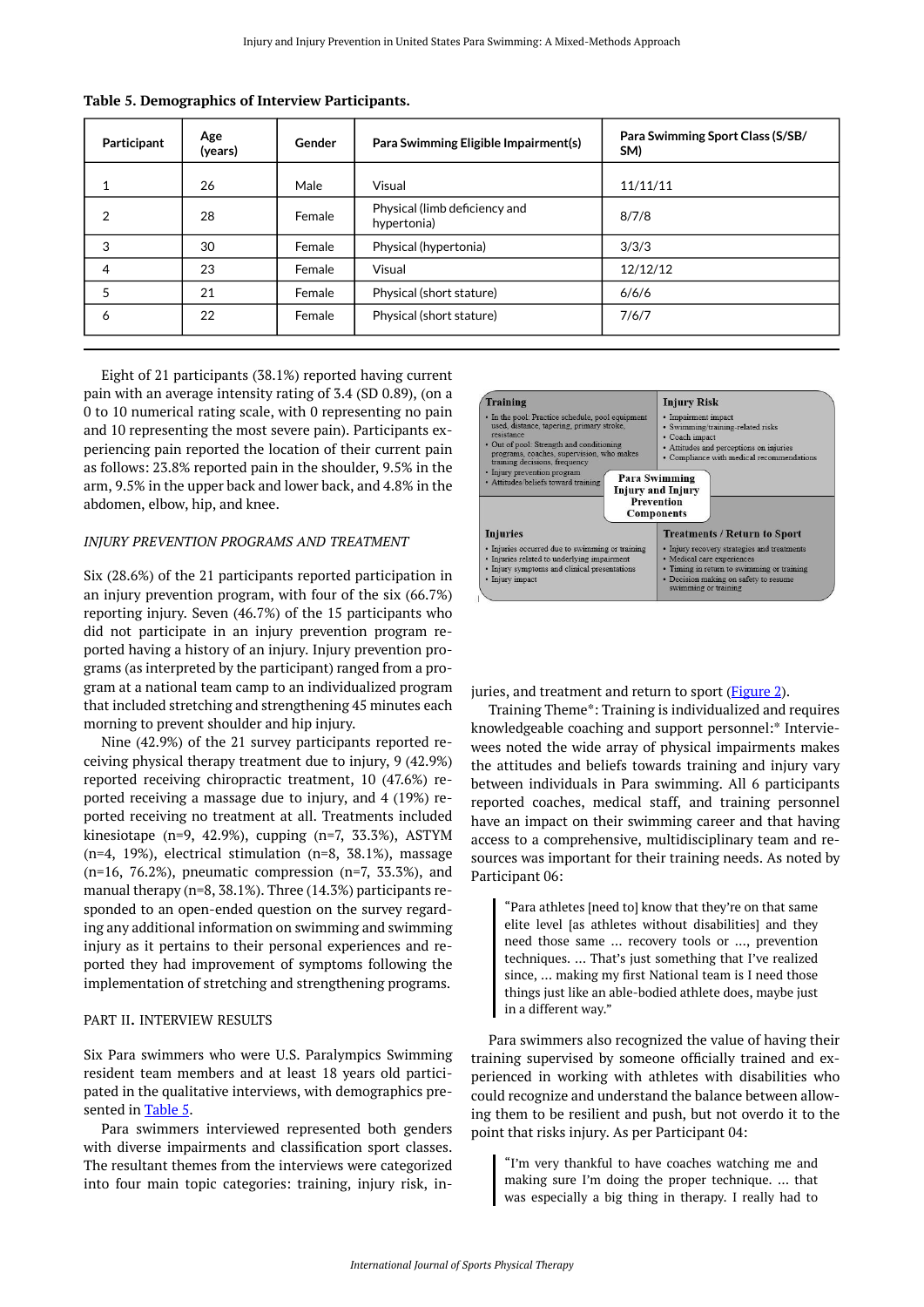have somebody help me because I used a lot of compensation methods that I never realized that I did until I was in therapy and I was supposed to be doing isolated exercises and I would compensate a ton. So they had to work really hard with me and help me to, to not compensate."

As is the case for all athletes, interviewees also noted it is important for Para swimmers to gradually return to their training regimens after a hiatus to avoid injuries. Some interviewees reported that time off from swimming may impact Para swimmers more than swimmers without disabilities, further emphasizing the importance of cross-training and participation in other activities.

Injury Risk Theme: *Injury risk is unique in Para swimmers based on their underlying medical conditions, impairments, and adaptations to accommodate for their impairments*: As per Participant 03:

"I think at the same time there was no real way for me to get the same range of motion or pull down my right arm in order to match my left arm, which would have led to … another form of … compensation injury."

Some Para swimmers reported they learned to do their pre-habilitation or injury prevention programs based on their personal experience. Swimmers with visual impairment who require tappers also have to develop strong relationships with their tappers to anticipate the wall of the pool and prevent injury. However, most swimmers do not get a chance to practice with their tappers until the time surrounding a competition.

Injuries Theme: *Para swimmers, compared to swimmers without disabilities, may experience a greater impact from their injuries on their daily lives:* Interviewees reflected that Para swimmers, compared to swimmers without disabilities, may feel a more significant impact from injuries as some Para swimmers reported the water and swimming improved their function and everyday symptoms from their underlying disabilities. As per Participant 06:

"The water … makes my body feel better and … I don't feel as stiff and … don't experience as many aches and pains as I do … when I'm not in the water. So when there is an injury … preventing me from being in the water, … it definitely makes me upset. […and] sad. [Be]cause it affects me a lot and I feel like … it affects me a lot more than it would [affect] an able-bodied swimmer."

Interviewees also reported that their injuries can both be preventable and unpreventable due to unique risk factors from their underlying medical conditions. Injury symptoms and clinical presentation may be atypical due to some Para swimmers' underlying disabilities and their subsequent increased resilience and pain tolerance.

Treatment Theme: *Interviewees reported both mixed experiences with medical treatment of their injuries and return to sport recommendations, with negative experiences causing significant barriers in their Para swimming career:* One interviewee noted that replacing swimming with another activity is sometimes more helpful when recovering from injury or taking time off. Interviewees also expressed how swimming itself aids in the recovery process and how it assists with

strengthening. Injuries as severe as fractures were noted by one interviewee with osteogenesis imperfecta and were not enough to hold her out of the pool for more than 3 days. Interviewees reported both positive and negative experiences and inconsistencies with medical care of their injuries - times when all of their specific medical needs were met due to great communication, but also when conflicting staff opinions limited training unnecessarily. Participant 01 and 03 summarized:

Participant 01: "the staff at [location omitted] …was sometimes more of an obstacle than a help … their head of a Sports Medicine didn't want me back in the pool after I had a pretty good attack. One day they called the ambulance, the whole 9 yards. … And I [told] him [that] my neurologist cleared me, neurologist said [I'm] fine, [I'm] cleared to go... I can remember that really hurt my training pretty bad."

Participant 03: "Injuries that were not caught … in time or misdiagnosed. So … we've had to limit what we can and can't do as far as strokes. … We were doing the wrong rehab program for quite some time, so we were only aggravating that initial injury to begin with.."

# DISCUSSION

This study utilized a mixed-methods approach producing valuable data and perspectives on injuries, treatment, training practices, and participation in injury prevention in elite U.S. Para swimmers with physical and/or visual impairments. These results indicate that Para swimmers experience injuries at similar rates to swimmers without impairments. Additionally, the results of this study show there is a lack of injury prevention programs being utilized by Para swimmers and that individual Para swimmers have unique needs due to their disabilities and impairments.

The most common site of injury in the athletes in the current study was the shoulder, which is consistent with other studies that focused on Para swimmers,  $22$  Para athletes across a variety of sports,  $8,10,12$  and swimmers without disabilities.16,23 The percentage of U.S. Para swimmers reporting injuries in our survey was higher than what has been reported in other studies.<sup>10,12</sup> However, it is difficult to compare the present study to others because of differences in methodology, including data sources and how "injury" was defined. Derman and colleagues evaluated prospective cohort data from a total of 3657 athletes from 78 countries at the Rio 2016 Summer Paralympic Games.<sup>10</sup> The authors reported that within the sport of Para swimming 42 of the 492 Para swimmers (8.5% ) sustained injuries during the Rio 2016 Paralympic Games.<sup>10</sup> Whether injuries were acute, acute on chronic, or chronic was not reported specifically for Para swimming. Willick and colleagues examined 62 injuries in Para swimmers (12.4% of all Para swimmers) during the London 2012 Paralympic Games. Of these injuries, 47% were reported to be "acute" and 16% were reported to be "acute on chronic."  $^{12}$ 

The current study's retrospective data was not specific to one event or time point, but rather across the participants' careers as competitive Para swimmers. While studies conducted by Derman<sup>10</sup> and Willick<sup>12</sup> reported prospective data from a much larger sample size during the duration of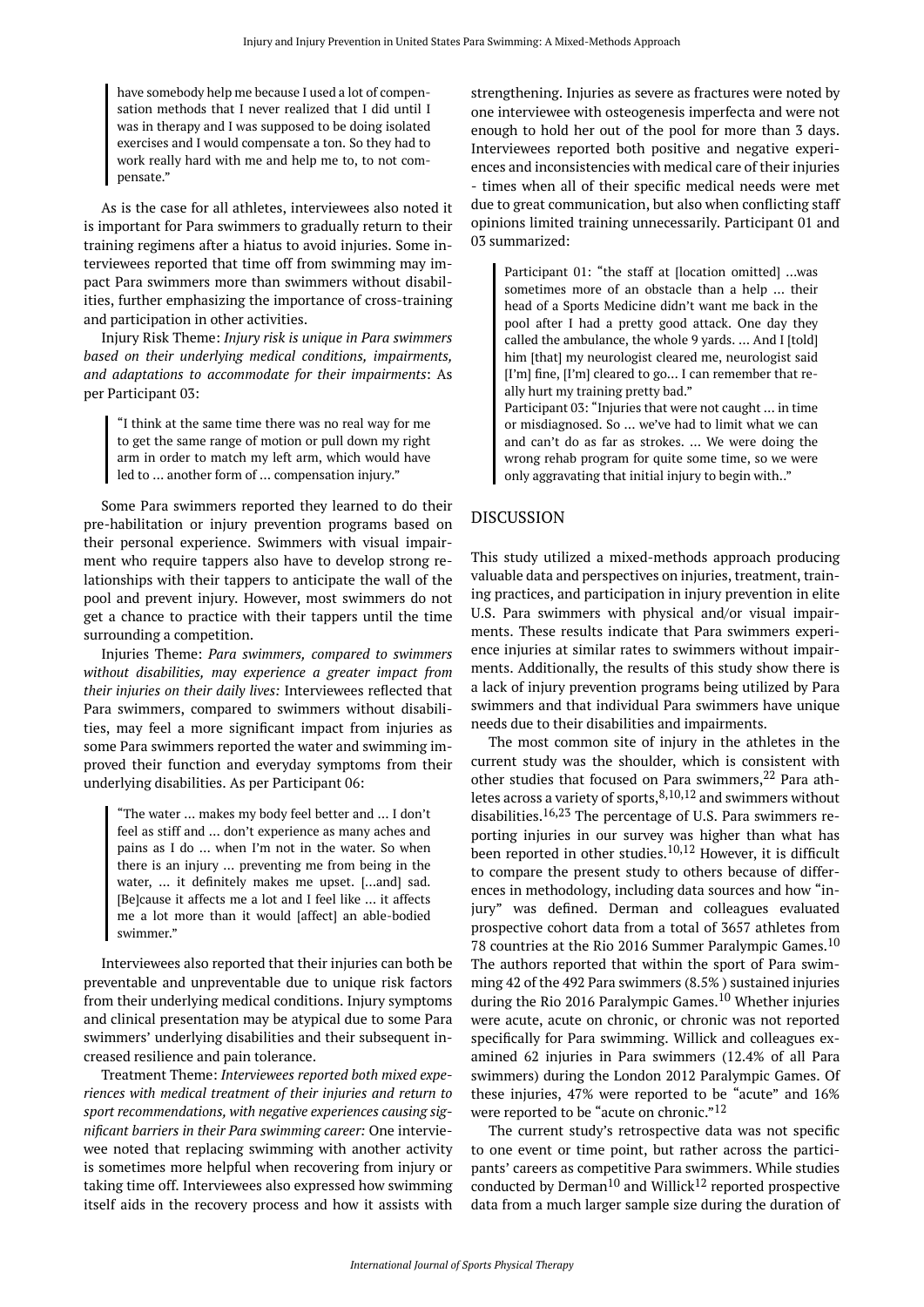a single Paralympic Games, this present study is the first to report data exclusively from U.S. Para swimmers, specifically gathering data about injuries that impacted weekly training throughout the swimmer's career. This present study focused on injuries that altered weekly training or competition participation, while studies conducted by Derman<sup>10</sup> and Willick<sup>12</sup> included injuries that may not have altered weekly training or competition participation.

The participants in the present study reported more chronic than acute injuries compared to the those included in Paralympic Games injury surveillance studies, which could be explained by gathering injury history data that may not have needed medical attention. Thus, the present survey may have been more sensitive in capturing chronic injuries compared to Derman<sup>10</sup> and Willick<sup>12</sup> studies. This is especially true if Para athletes are more likely to seek medical attention for acute injuries and not for chronic injuries at the Games, which may occur for multiple reasons. As reported by participants in this study, Para swimmers may have a complicated medical history and some have reported negative experiences when seeking medical care for symptoms leading to unnecessary training/competition restrictions. The qualitative interview discussion about injuries noted a common theme reflecting Para swimmers' beliefs that time in the water improved their function in everyday life. Therefore, time away from the pool due to injury may be of greater detriment for Para swimmers than swimmers without disabilities. Fear of repeat negative experiences may discourage Para swimmers from seeking medical care until absolute necessary, such as in acute injuries causing significant pain or functional limitations, or only when chronic injuries have been exacerbated and come to a point where they are no longer tolerable. Further evidence is needed to understand the impact of an injury on various psychosocial, functional, and sports participation outcomes in Para swimmers compared to swimmers without disabilities.

Current guidelines proposed for injury prevention in swimmers without disabilities suggest that strength training be supervised by a certified strength and conditioning specialist, athletic trainer, or physical therapist to prevent injury.<sup>24</sup> There are no published guidelines for those with impairments/disabilities. Most survey participants in our study (90.5%) reported supervision of their out of pool resistance training, with 61.9% being at least occasionally supervised by an athletic trainer, strength coach, or physical therapist, therefore meeting guidelines for best practice of strength training, at least according to literature for athletes without disabilities. $24$  The majority of survey participants (90.5%) also completed stretching as part of their regular training routine, which is in alignment with current recommendations for swimmers without disabilities.<sup>16</sup> However, since both of these strengthening and stretching guidelines were created for swimmers without disabilities in mind, further research is needed to evaluate effective techniques for strengthening and stretching specifically in Para swimmers, with consideration of the broad spectrum of medical diagnoses, impairments, and functional abilities Para swimmers represent.

Although many of the survey participants reported performing resistance and stretching programs, while 15 (71.4%) reported they did not participate in a specific injury prevention program, half of this group reported an injury. Out of the remaining survey participants who did participate in an injury prevention program, 66.7% of these participants still reported an injury. In swimmers without disabilities, there are proposed algorithms for injury prevention, including careful monitoring of training volume, intensity, and duration by coaches and physicians while also looking out for stroke alterations that could represent compensation for pain or injury.<sup>16</sup> It is also recommended that swimmers without disabilities in general work on endurance training (strengthening, stabilization, and flexibility) of core muscles to avoid excessive anterior pelvic tilt and lumbar lordosis, and also focus on scapular strengthening before primary rotator cuff muscles strengthening as part of their injury prevention program.<sup>16</sup> However, due to the uniqueness of each Para swimmer, the results of the present study highlight that an injury prevention plan should include individual analyses of the Para swimmers' biomechanics and a strong understanding of how their underlying medical condition impacts their movements in the water, fatigue, and risk of injury. Those that participated in the qualitative portion of this study also emphasized the value of having support from a multidisciplinary team well-experienced in working with Para athletes. In collaboration with the Para athlete, coach(es), and other healthcare specialists (e.g. sports psychologist, nutritionist, etc.), such individualized injury prevention programs could be prescribed by physiatrists, sports medicine physicians, physical therapists, and/or athletic trainers experienced in evaluating the needs of the Para athlete.

#### LIMITATIONS

The small sample size of this study limits the ability to generalize the results, and prevents detailed analysis by individual impairment types and sport classes for classification. Further limitations included the potential for response bias and having to rely on the participant's understanding and interpretation of their injury diagnosis. Injury prevalence or incidence was not able to be calculated from the data as the survey did not define a time period for participants to report injuries. A specific definition for "injury" and "injury prevention program" also was not provided to survey participants, possibly leading to different interpretations of what entails an injury or injury prevention program, and over-or under-reporting of each. Moreover, the survey inquired about injuries that altered weekly training versus injury that caused the participant to miss a competition, but did not gather data about injuries that did not result in these consequences, thus potentially underrepresenting the injury history of Para swimmers in our study.

### CONCLUSION

Injuries that alter weekly training are common in U.S. Para swimmers, although only a small number participate in injury prevention programs. Qualitative results revealed that many Para swimmers believe they experience injuries based on their specific impairments and compensations. Injury prevention programs should be specifically designed for in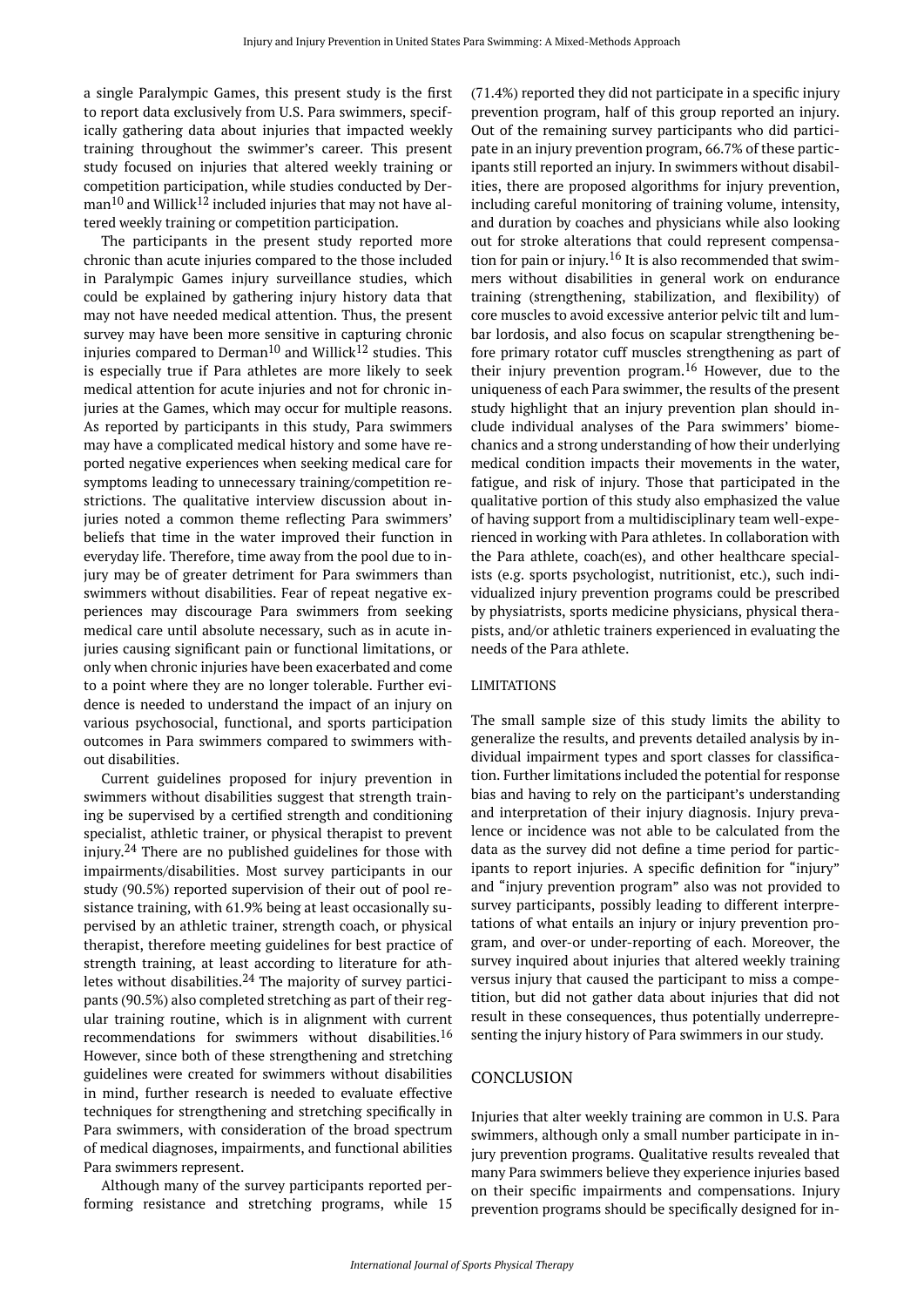dividual Para swimmers due to the difference in training needs based on underlying medical conditions, impairments, and function. Future research should examine coaching knowledge and whether access to individualized, multidisciplinary programs can reduce injury prevalence among this at-risk population.

# CONFLICTS OF INTEREST

None.

Submitted: March 08, 2021 CST, Accepted: September 19, 2021 CST

This is an open-access article distributed under the terms of the Creative Commons Attribution 4.0 International License (CCBY-NC-4.0). View this license's legal deed at https://creativecommons.org/licenses/by-nc/4.0 and legal code at https://creativecommons.org/licenses/by-nc/4.0/legalcode for more information.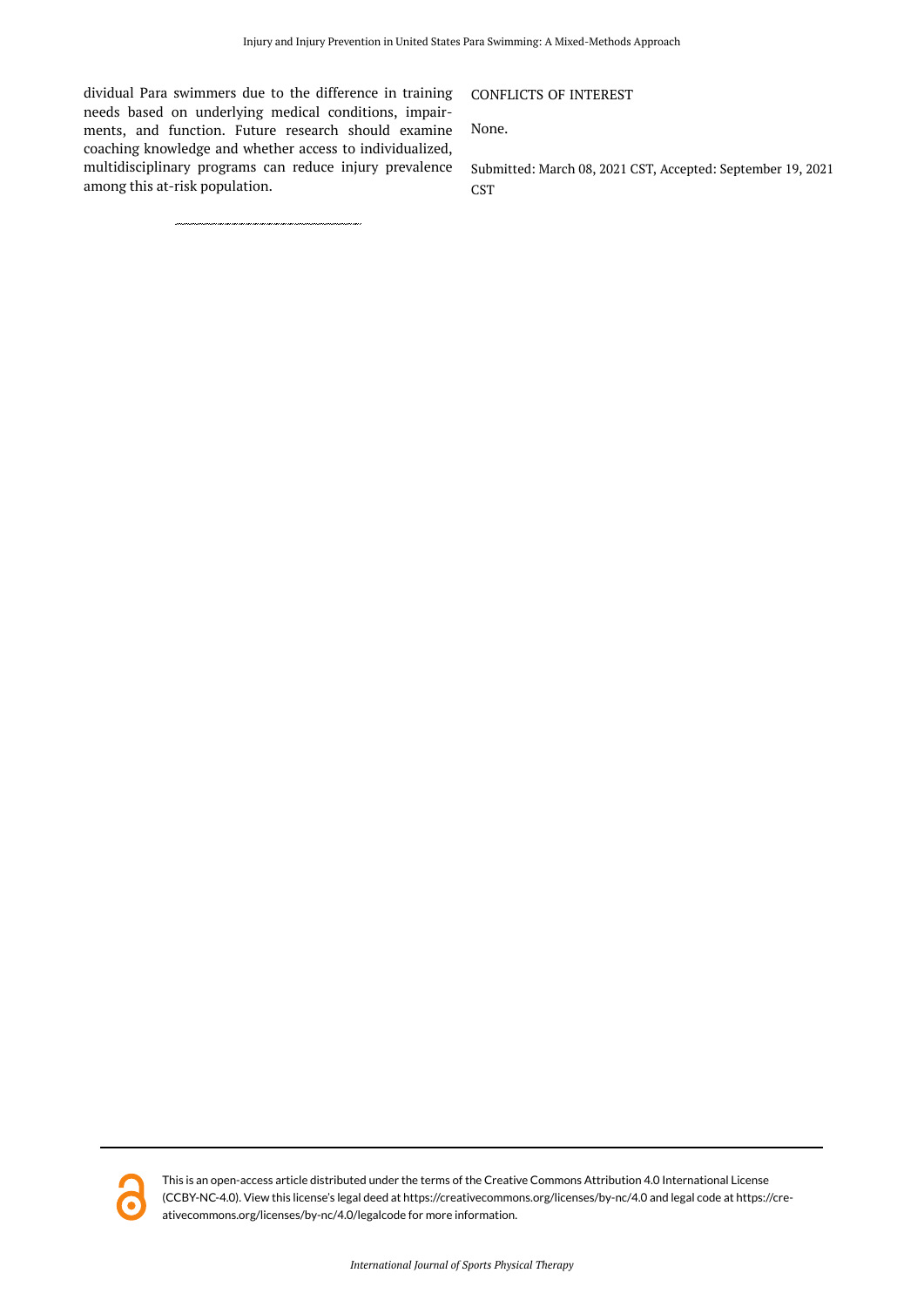# REFERENCES

1. International Paralympic Committee. History of the Paralympic movement. Accessed June 27, 2020. [ht](https://www.paralympic.org/ipc/history) [tps://www.paralympic.org/ipc/history](https://www.paralympic.org/ipc/history)

2. Wilson PE, Clayton GH. Sports and disability. *Phys Med Rehabil*. 2010;2(3):S46-S54. [doi:10.1016/j.pmrj.2](https://doi.org/10.1016/j.pmrj.2010.02.002) [010.02.002](https://doi.org/10.1016/j.pmrj.2010.02.002)

3. International Paralympic Committee. What is classification? Accessed June 27, 2020. [https://www.p](https://www.paralympic.org/classification) [aralympic.org/classification](https://www.paralympic.org/classification) 

4. International Paralympic Committee. World Para Swimming classification rules and regulations. *Updated*. Published online August 20, 2020. [https://w](https://www.paralympic.org/swimming/classification) [ww.paralympic.org/swimming/classification](https://www.paralympic.org/swimming/classification) 

5. Fagher K, Lexell J. Sports-related injuries in athletes with disabilities. *Scand J Med Sci Sports*. 2014;24(5):e320-e331. [doi:10.1111/sms.12175](https://doi.org/10.1111/sms.12175) 

6. Fagher K, Forsberg A, Jacobsson J, Timpka T, Dahlström Ö, Lexell J. Paralympic athletes' perceptions of their experiences of sports-related injuries, risk factors and preventive possibilities. *Eur J Sport Sci*. 2016;16(8):1240-1249. [doi:10.1080/1746139](https://doi.org/10.1080/17461391.2016.1192689) [1.2016.1192689](https://doi.org/10.1080/17461391.2016.1192689)

7. Webborn N, Emery C. Descriptive epidemiology of Paralympic sports injuries. *Phys Med Rehabil*. 2014;6:S18-S22. [doi:10.1016/j.pmrj.2014.06.003](https://doi.org/10.1016/j.pmrj.2014.06.003) 

8. Rudolph L, Willick S, Teramoto M, Cushman DM. Adaptive sports injury epidemiology. *Sports Med Arthrosc Rev*. 2019;27(2):e8-e11. [doi:10.1097/jsa.0000](https://doi.org/10.1097/jsa.0000000000000243) [000000000243](https://doi.org/10.1097/jsa.0000000000000243)

9. Derman W, Schwellnus M, Jordaan E, et al. Illness and injury in athletes during the competition period at the London 2012 Paralympic games: Development and implementation of a web-based surveillance system (WEB-IISS) for team medical staff. *Br J Sports Med*. 2013;47(7):420-425. [doi:10.1136/bjsports-201](https://doi.org/10.1136/bjsports-2013-092375) [3-092375](https://doi.org/10.1136/bjsports-2013-092375)

10. Derman W, Runciman P, Schwellnus M, et al. High precompetition injury rate dominates the injury profile at the Rio 2016 Summer Paralympic Games: A prospective cohort study of 51 198 athlete days. *Br J Sports Med*. 2018;52(1):24-31. [doi:10.1136/bjsports-2](https://doi.org/10.1136/bjsports-2017-098039) [017-098039](https://doi.org/10.1136/bjsports-2017-098039)

11. Derman W, Runciman P, Jordaan E, et al. High incidence of injuries at the Pyeongchang 2018 Paralympic winter games: A prospective cohort study of 6804 athlete days. *Br J Sports Med*. 2020;54(1):38-43. [doi:10.1136/bjsports-2018-100170](https://doi.org/10.1136/bjsports-2018-100170) 

12. Willick SE, Webborn N, Emery C, et al. The epidemiology of injuries at the London 2012 Paralympic games. *Br J Sports Med*. 2013;47(7):426-432. [doi:10.1136/bjsports-2013-09237](https://doi.org/10.1136/bjsports-2013-092374) [4](https://doi.org/10.1136/bjsports-2013-092374)

13. Reynolds J, Stirk A, Thomas A, Geary F. Paralympics--Barcelona 1992. *Br J Sports Med*. 1994;28(1):14-17. [doi:10.1136/bjsm.28.1.14](https://doi.org/10.1136/bjsm.28.1.14) 

14. Tate A, Harrington S, Buness M, Murray S, Trout C, Meisel C. Investigation of in-water and dry-land training programs for competitive swimmers in the United States. *J Sport Rehabil*. 2015;24(4):353-362. [do](https://doi.org/10.1123/jsr.2014-0205) [i:10.1123/jsr.2014-0205](https://doi.org/10.1123/jsr.2014-0205) 

15. Shoulder injury in competitive swimming: Strategies for early identification and prevention. Accessed August 20, 2020. [https://www.usaswimmin](https://www.usaswimming.org/docs/default-source/clinics/online-clinic-series/sports-med/4-15-15-evaluation-and-management-of-should-pain-in-swimmers---dr-scott-rodeo.pdf?sfvrsn=4) [g.org/docs/default-source/clinics/online-clinic-series/](https://www.usaswimming.org/docs/default-source/clinics/online-clinic-series/sports-med/4-15-15-evaluation-and-management-of-should-pain-in-swimmers---dr-scott-rodeo.pdf?sfvrsn=4) [sports-med/4-15-15-evaluation-and-management-o](https://www.usaswimming.org/docs/default-source/clinics/online-clinic-series/sports-med/4-15-15-evaluation-and-management-of-should-pain-in-swimmers---dr-scott-rodeo.pdf?sfvrsn=4) [f-should-pain-in-swimmers---dr-scott-rodeo.pdf?sfvr](https://www.usaswimming.org/docs/default-source/clinics/online-clinic-series/sports-med/4-15-15-evaluation-and-management-of-should-pain-in-swimmers---dr-scott-rodeo.pdf?sfvrsn=4)  $sn=4$ 

16. Wanivenhaus F, Fox AJS, Chaudhury S, Rodeo SA. Epidemiology of injuries and prevention strategies in competitive swimmers. *Sports Health*. 2012;4(3):246-251. [doi:10.1177/1941738112442132](https://doi.org/10.1177/1941738112442132)

17. Fearing M, Harrington SE. Understanding injury and injury prevention in Paralympic sport. *Sports Med Health Sci*. 2017;49(5S):1093. [doi:10.1249/01.mss.000](https://doi.org/10.1249/01.mss.0000520012.78593.1f) [0520012.78593.1f](https://doi.org/10.1249/01.mss.0000520012.78593.1f) 

18. Sax LJ. Our incoming students: What are they like? *About Campus*. 2003;8(3):15-20. [doi:10.1177/108](https://doi.org/10.1177/108648220300800305) [648220300800305](https://doi.org/10.1177/108648220300800305)

19. Kaplowitz MD, Hadlock TD, Levine R. A comparison of web and mail survey response rates. *Public Opin Q*. 2004;68(1):94-101. [doi:10.1093/poq/nf](https://doi.org/10.1093/poq/nfh006) [h006](https://doi.org/10.1093/poq/nfh006)

20. Braun V, Clarke V. Using thematic analysis in psychology. *Qual Res Psychol* . 2006;3(2):77-101. [doi:1](https://doi.org/10.1191/1478088706qp063oa) [0.1191/1478088706qp063oa](https://doi.org/10.1191/1478088706qp063oa) 

21. Henderson R, Rheault W. Appraising and incorporating qualitative research in evidence-based practice. *J Phys Ther Educ*. 2004;18(3):35-40. [doi:10.1](https://doi.org/10.1097/00001416-200410000-00005) [097/00001416-200410000-00005](https://doi.org/10.1097/00001416-200410000-00005)

22. Silva MM e, Bilzon J, Duarte E, Gorla J, Vital R. Sport injuries in elite Paralympic swimmers with visual impairment. *J Athl Train*. 2013;48(4):493-498. [d](https://doi.org/10.4085/1062-6050-48.4.07) [oi:10.4085/1062-6050-48.4.07](https://doi.org/10.4085/1062-6050-48.4.07)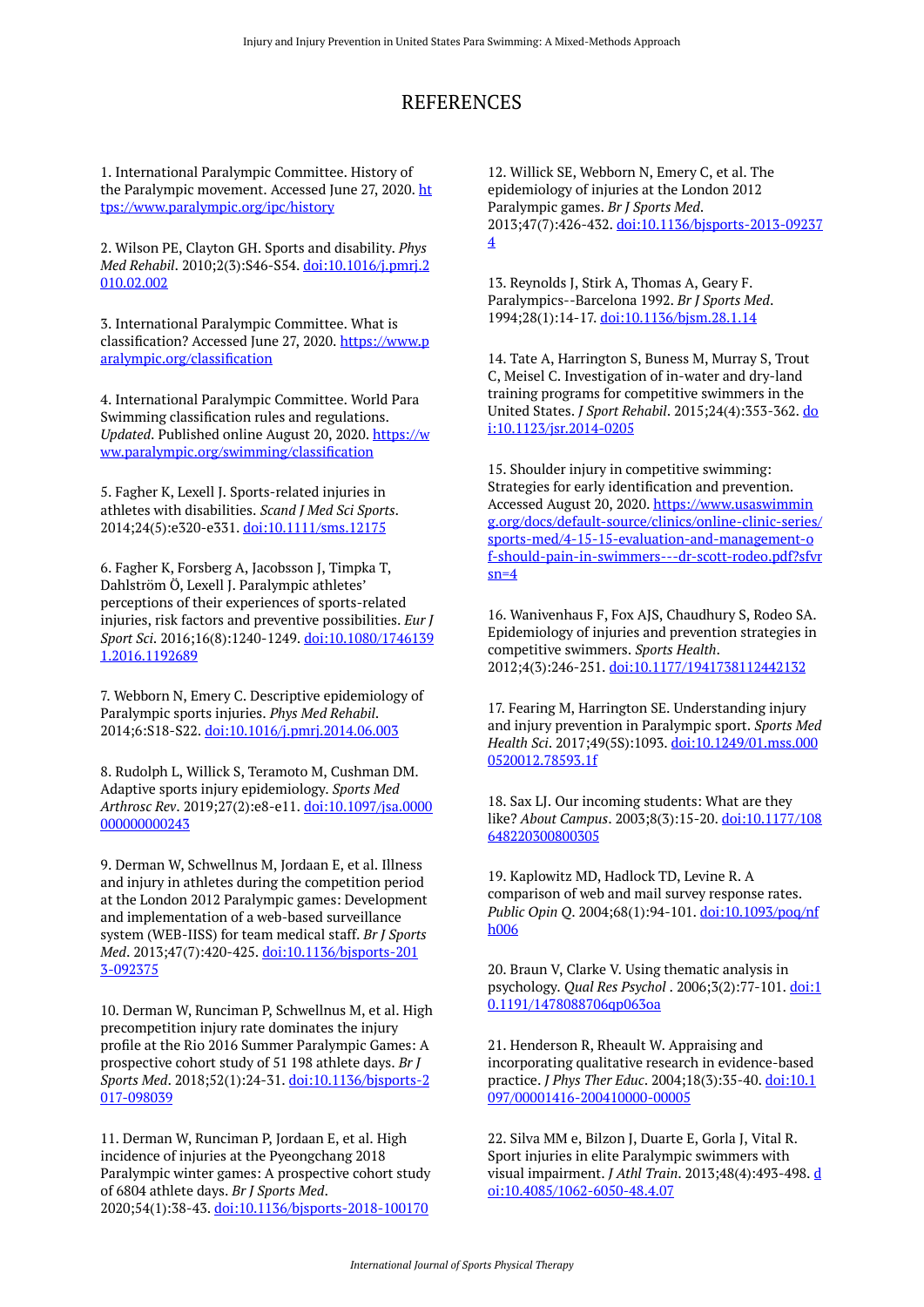23. Chase KI, Caine DJ, Goodwin BJ, Whitehead JR, Romanick MA. A prospective study of injury affecting competitive collegiate swimmers. *Res Sports Med*. 2013;21(2):111-123. [doi:10.1080/15438627.2012.7572](https://doi.org/10.1080/15438627.2012.757224) [24](https://doi.org/10.1080/15438627.2012.757224)

24. Haff GG, Triplett NT. Essentials of strength training and conditioning 4ed. *Human Kinetics*. Published online 2015.